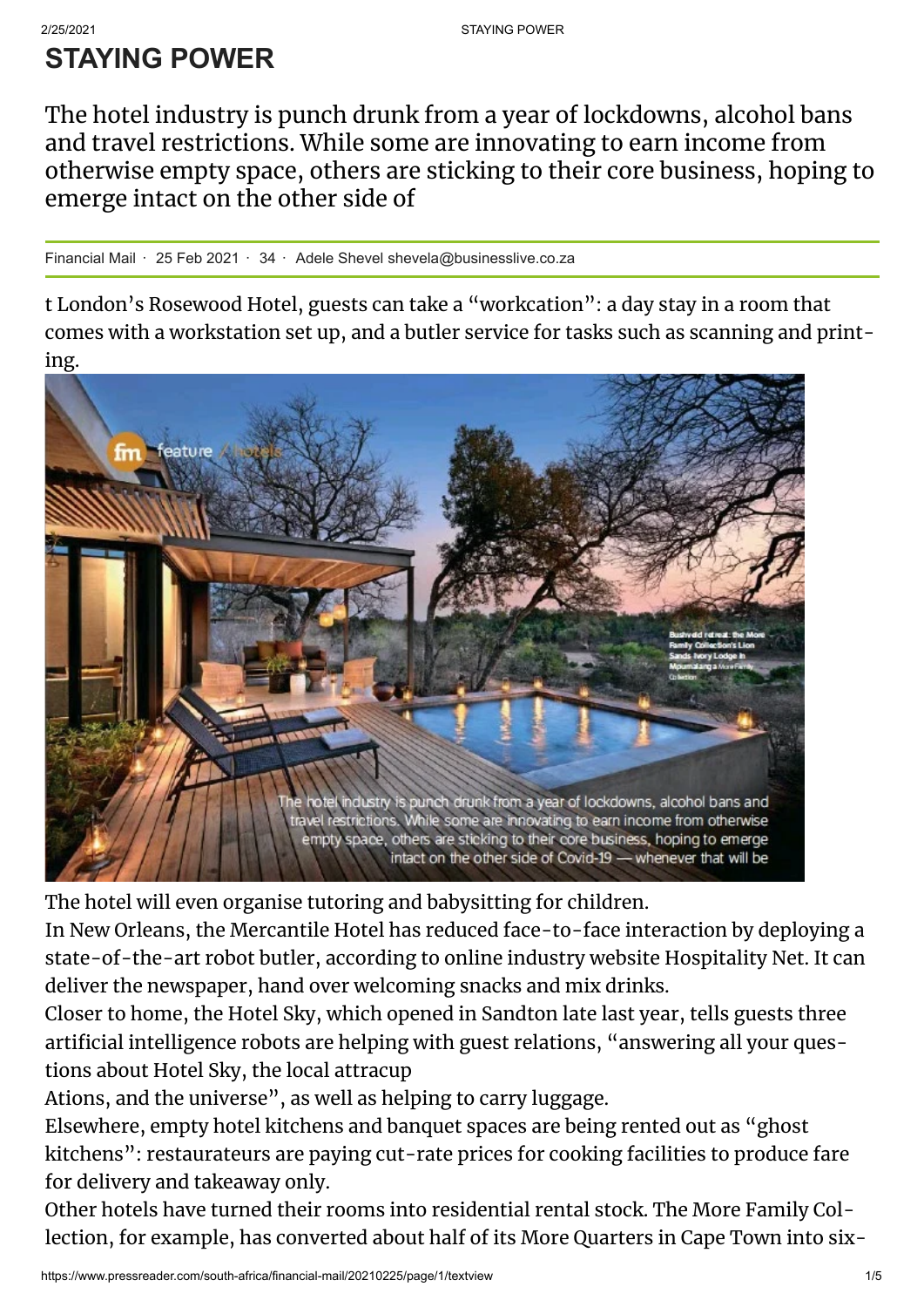2/25/2021 STAY ING POWER

to 12-month residential rentals. Where it once charged R7,500R8,000 a night for a room, it's now offering leases for about R10,500 a month.

These are just some of the ways hotels are trying to weather the Covid-19 storm.

In 2019, tourism contributed R125bn to SA's economy. And prior to the pandemic, corporate travel alone was expected to grow into a \$1.7-trillion industry by 2023, according to Hospitality Net. Instead, lockdowns, travel restrictions, border closures and alcohol bans have pushed the industry to its lowest levels in 30 years, forcing hotels to find new ways to use their space to remain viable.

SA's Capital hotel group, for example, is offering "open air" workspaces — tents set in its gardens to create outdoor workspaces with a free flow of air.

It's not the group's only innovation. Shortly after the lockdown was announced in March last year, Capital advertised sanitised facilities for those wanting, or needing, to self-isolate. It also partnered with Discovery Health to offer a quarantine facility, the "Get Well Hotel" , at the Capital Empire in Sandton.

It's paid of  $-$  as much as possible, given

the times. "We've kept our doors open and staff employed, which was our measure of success, " says group MD Marc Wachsberger.

While the group has opted against renewing the lease on one of its Sandton properties, and has put another on the market, it's looking to future growth. Capital has broken ground on a new apartment hotel in Mbombela, due to be completed by January (it already has longer-term apartment tenants across its nine properties).

"We also have our sights on several other distressed hotels ... that have recently become available due to the financial climate," says Wachsberger. "It's sad to see what is happening, but those that can survive will thrive."

The More Family Collection has worked to keep its luxury lodge and hotel business afloat by pivoting from the international to the domestic market. That's meant halving prices at its lodges to attract locals, who now account for about 90% of its guests — from about 10% before the pandemic.

The group has also waived single supplements — the cost guests incur to compensate a hotel when only a single person is using a room — to entice executive travellers to book remotelocation strategy and planning sessions.

There's a lot of inventory on the market, says CEO Robert More, so hoteliers need to be competitive. "Our word is 'hustle' , " he says, "which is simply to ensure that any inquiry we get, we try to accommodate."

According to More, while people are again travelling in SA, it's the city hotels that have been hit particularly hard.

As a result, the group has closed all the hotels in its portfolio, bar the More Quarters in Cape Town. Of its lodge inventory, about half is operational, running at about 40% occupancy, says More. It's planning to reopen its Cape

Town stock in June, and its Victoria Falls properties in March 2022.

Like many other hotel groups, and given the unpredictability of the market at present, the More Collection has shifted its focus from revenue to containing costs. By doing so, it will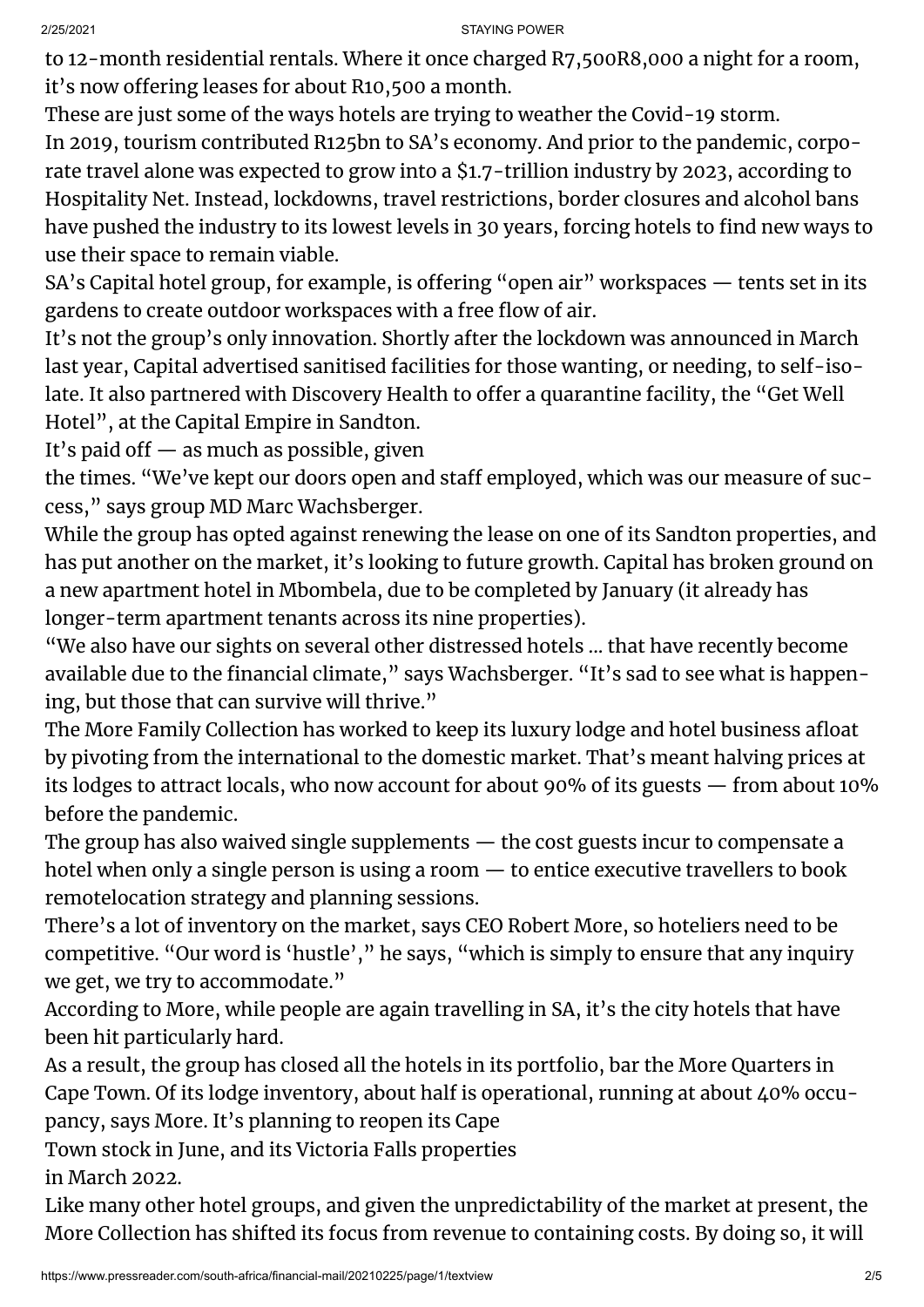be able to survive for at least the next 18 to 24 months, says More.

He believes the second part of 2021 will be better, and 2022 more so, which warrants keeping the core product ready and waiting.

And, when the sector does bounce back, he believes SA will be well positioned to benefit, given options for low-density tourism, a climate conducive to social distancing and the fact that many competitor regions will be closed.

Cape Town's President Hotel will also be ready for the bounce-back, says its director, Jeremy Clayton. He tells the FM that the President depends heavily on the seasonal leisure market, with regular guests coming back every year from around the world. "So the hardest hit for us thus far has been [the loss of] international leisure [travel], " he says. To keep things ticking over, the hotel has launched long- and short-term lets, long-term parking rentals and self-storage space (you can rent 10m² for R1,500 a month). It's also letting out its rooms as office spaces and offers "daycation" cabanas, where guests who book a cabana for the day have access to hotel facilities, including the pool. There's also a car-wash facility, and the hotel's cakes are being sold for delivery to nearby homes. The business travel segment has been equally hard hit. Just 46 of City Lodge's 62 hotels are currently open. It's set to unveil its 63rd hotel — the 168-room Courtyard Hotel Waterfall City in Midrand — in March. The rest of its properties will reopen as demand grows, says group COO Lindiwe Sangweni-Siddo.

While City Lodge has no plans to venture into apartments at this stage, it is focusing on long stays as part of its sales strategy. And it's offering a remote-working deal called #YourPrivateOffice.

Even before Covid, City Lodge realised it had to put more effort into attracting the leisure segment, says Sangweni-Siddo. It began offering special rates for weekends and Valentine's Day, and other package deals that incorporate a leisure or entertainment component.

Tsogo Sun Hotels — the largest hotel group in SA — showed itself to be particularly nimble during the lockdown, opening and closing hotels in as little as two days as demand waxed and waned.

"It's not a normal world," says Tsogo CEO Marcel von Aulock. "It's a matter of switching off the heat, light and power when needed."

Tsogo closed most of its properties during the first three months of the hard lockdown, before opening them again from June. By December all its Durban properties were up and running (it has since closed the Edward Hotel, as volumes dropped off dramatically after the holiday season). Its resorts are also open, as are most of its outlying hotels, in places such as Polokwane, Bloemfontein, Kimberley and Mthatha.

But Cape Town and Sandton have been particularly hard hit — the former because of its reliance on international clientele, the latter because it is the business hub of SA.

At present, about half of Tsogo's Cape Town hotels remain closed, and the only Sandton ones that are up and running are Hyde Park and Sandton Sun, which attract business thanks to having outdoor decks for cocktails, afternoon drinks and snacks.

While Tsogo traditionally hosts a larger proportion of business travellers, the leisure market has now become its core source of cash flow, aided by its takeover of the Mount Grace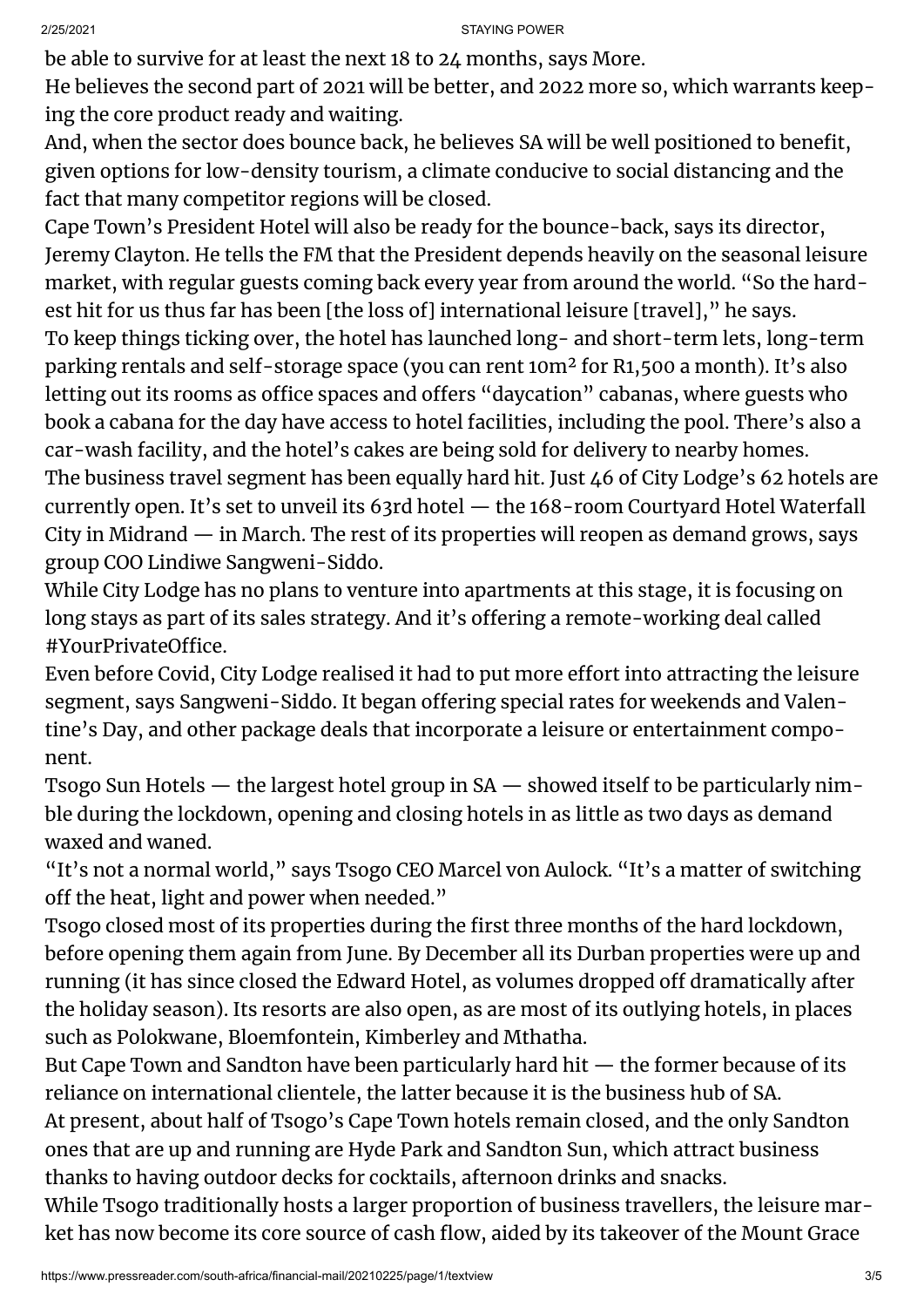and Arabella Resort properties from Marriott.

Now it's about seeing how fast the sector can bounce back, says Von Aulock. "The demand for travel is there, but there's been a sense of fear around the second wave and the regulations."

But he's no great fan of current "innovations" in the sector, arguing that they're not enough to move the needle for a large hotel operator. For a start, there's nothing new in day use, he says. "It's a well-established concept."

He also doesn't believe pivoting will "turn a dead business into a thriving one". Instead, he says, survival is about sticking to the core business, chasing every inquiry, and giving a great experience to guests.

"We don't want to distract the teams operating in an already difficult environment with penguin projects from head office," he says, referring to projects that are never going to fly. "[We would] rather support them with sales and marketing where required and try to stay as close to customers as possible."

While potential buyers have approached

Tsogo with a view to acquiring some of its properties, Von Aulock says the gap between the bid and offer prices is vast. In fact, the only property it has sold was its 50% stake in the Maia Resort in the Seychelles — for R465m in July.

"We're not desperate. As a result of the actions we have taken over the past year, we have good liquidity and good credit lines with the banks. We're not interested in selling our core hotels as we intend to still be the leading hotel group in the country when this pandemic is over."

The Radisson group is also planning beyond

Covid. It went into the pandemic with a portfolio of 11 hotels in SA

(2,149 rooms). It opened its 12th hotel at

OR Tambo International Airport in October, and plans to open another in June, taking its room complement past the 2,500 mark.

William McIntyre, Africa director for the group, says Radisson is offering hybrid rooms that combine a state-of-the-art office with the comforts of a superior hotel room. It's also accommodating various segments, such as sports teams, by offering "bio bubbles", where a group can rent out the full hotel.

The Marriott International group also offers options for those working remotely, and it has entered the short-term rental space with its Homes & Villas offering.

Launched in 2019, Homes & Villas resembles Airbnb, but it's got the maintenance and management weight of an international group behind it. And there's no sharing space with a property owner.

With more than 200 properties in the US, Canada, Europe, the Caribbean, Latin America and now Africa, it's all about beautiful locations, flawless homes with pools, magnificent views, sophisticated penthouses, villas and waterfront residences.

SA listings include high-end houses clustered around Clifton and Camps Bay and lodges in the Nambiti Game Reserve, on the edge of Drakensberg Park.

Marriott vice-president for Sub-Saharan Africa Volker Heiden says South Africans are eager to travel locally, including for weekend getaways. He expects domestic travel to be